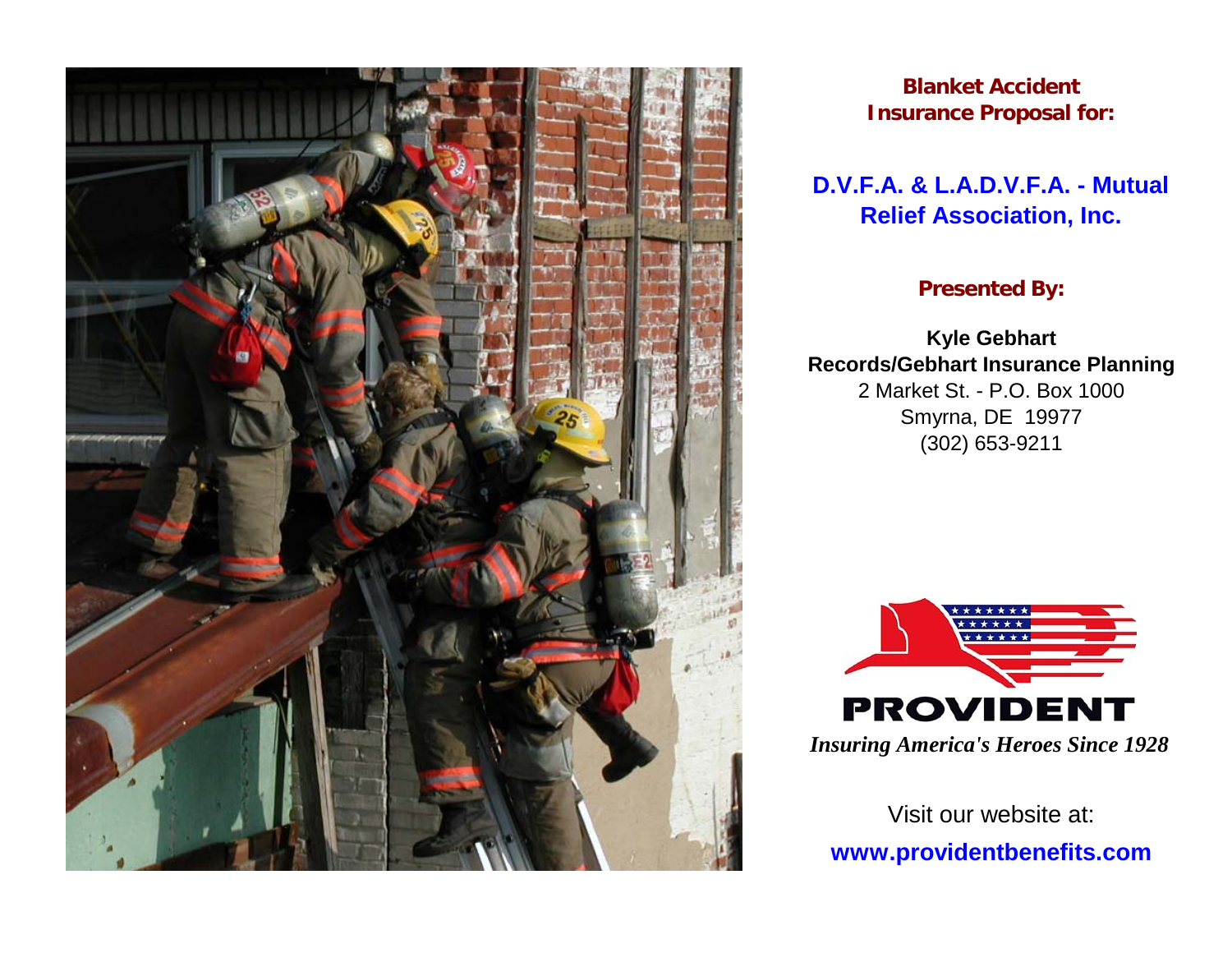

*Insuring America's Heroes Since 1928 Benefits apply while performing a Covered Activity.*

**Class 1:** All volunteer classes of membership including but not limited to a Volunteer Member, Emergency Volunteer, Auxiliary Member, Fire Corps, Community Volunteer, Board Member, Trustee, Administrative Personnel, Junior Member, Member in Training, Probationary Member, and Part-Time Employees of the Policyholder.

**Class 2:** Career Personnel of the Policyholder.

| Section I:          | <b>Death Benefits</b>                                                                          |       | Plan 1   | Plan <sub>2</sub> | Plan <sub>3</sub> |
|---------------------|------------------------------------------------------------------------------------------------|-------|----------|-------------------|-------------------|
| Α.                  | <b>Covered Injury Death Benefit</b>                                                            |       | \$75,000 | \$75,000          | \$75,000          |
| В.                  | <b>Covered Illness Death Benefit</b>                                                           |       | \$75,000 | \$75,000          | \$75,000          |
| C.                  | HIV Positive Diagnosis Lump Sum Benefit                                                        |       | \$75,000 | \$75,000          | \$75,000          |
| D.                  | <b>Bereavement Benefit</b>                                                                     | Up to | \$7,500  | \$7,500           | \$7,500           |
| Е.                  | Dependent Child Benefit (Per Child)                                                            | Up to | \$10,000 | \$10,000          | \$10,000          |
| F.                  | Seat Belt Benefit                                                                              |       | \$18,750 | \$18,750          | \$18,750          |
|                     | <b>Airbag Benefit</b>                                                                          |       | \$18,750 | \$18,750          | \$18,750          |
| G.                  | <b>Final Expenses Benefit</b>                                                                  | Up to | \$7,500  | \$7,500           | \$7,500           |
| Н.                  | <b>Spousal Benefit</b>                                                                         |       | \$15,000 | \$15,000          | \$15,000          |
| <b>Section II:</b>  | <b>Impairment Benefits</b>                                                                     |       |          |                   |                   |
| Α.                  | Dismemberment, Loss of Speech or Hearing Benefit*                                              | Up to | \$75,000 | \$75,000          | \$75,000          |
| В.                  | Vision Impairments Benefit*                                                                    | Up to | \$75,000 | \$75,000          | \$75,000          |
| C.                  | Cosmetic Disfigurement from Burns Benefit*                                                     | Up to | \$75,000 | \$75,000          | \$75,000          |
| D.                  | Permanent Physical Impairment Benefit*                                                         | Up to | \$75,000 | \$75,000          | \$75,000          |
| Е.                  | <b>Felonious Assault Benefit</b>                                                               | Up to | \$37,500 | \$37,500          | \$37,500          |
| F.                  | Impairment Modification Benefit*                                                               | Up to | \$50,000 | \$50,000          | \$50,000          |
| G.                  | Paralysis Benefit*                                                                             | Up to | \$75,000 | \$75,000          | \$75,000          |
|                     | * Benefits payable are based on the percentage of impariment or loss as defined in the policy. |       |          |                   |                   |
| <b>Section III:</b> | <b>Income Protection Benefits</b>                                                              |       |          |                   |                   |
| Α.                  | <b>Weekly Total Disability Benefits</b>                                                        | Up to | \$350    | \$600             | \$600             |
| A.i.                | Covered Injury Minimum Weekly Total Disability Benefit                                         |       | \$100    | \$100             | \$100             |
|                     | A.ii. Covered Illness Minimum Weekly Total Disability Benefit                                  |       | \$100    | \$100             | \$100             |
|                     | A.iii. Covered Injury Weekly Earned Income Replacement Benefit**                               | Up to | \$250    | \$400             | \$500             |
|                     | A.iv. Covered Illness Weekly Earned Income Replacement Benefit**                               | Up to | \$250    | \$400             | \$500             |
| В.                  | Partial Disability Benefit**                                                                   | Up to | \$350    | \$600             | \$600             |
| C.                  | Cost of Living Adjustment                                                                      | Up to | \$1,050  | \$1,800           | \$1,800           |
| D.                  | First Week Disability Benefit**                                                                | Up to | \$1,000  | \$1,000           | \$1,000           |
| Е.                  | <b>Transition Benefit</b>                                                                      | Up to | \$350    | \$600             | \$600             |
| F.                  | <b>Retraining Benefit</b>                                                                      | Up to | \$20,000 | \$20,000          | \$20,000          |

*\*\* Benefits are payable in coordination with the Loss of Earnings Coverage as defined in the Policy.*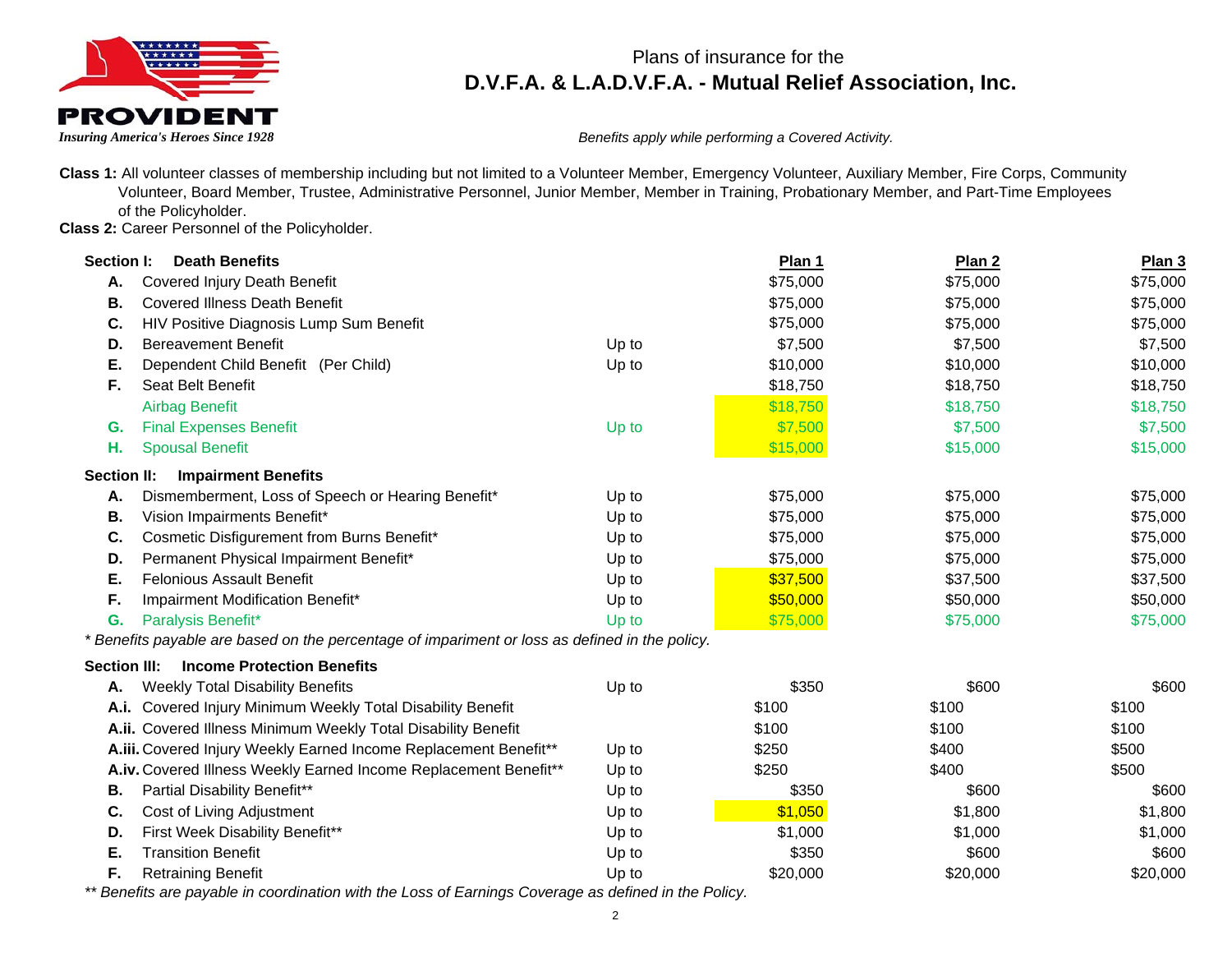*Benefits apply while performing a Covered Activity.*

| <b>Section IV:</b>                                               | <b>Medical Expenses</b>                                                                                                                                 |            | Plan 1       | Plan 2            | Plan 3       |
|------------------------------------------------------------------|---------------------------------------------------------------------------------------------------------------------------------------------------------|------------|--------------|-------------------|--------------|
| А.                                                               | Medical Expense Benefit***                                                                                                                              | Up to      | \$25,000     | \$25,000          | \$25,000     |
|                                                                  | Medical Expense Benefit - Covered Illness***                                                                                                            | Up to      | \$25,000     | \$25,000          | \$25,000     |
| В.                                                               | Plastic Surgery Expense Benefit***                                                                                                                      | Up to      | \$25,000     | \$25,000          | \$25,000     |
|                                                                  | ***We will not pay covered medical expenses incurred by an Insured Person that are paid or payable under Workers Compensation, no fault auto or similar |            |              |                   |              |
| <i>insurance.</i>                                                |                                                                                                                                                         |            |              |                   |              |
| <b>Section V:</b>                                                | <b>Family Assistance</b>                                                                                                                                |            |              |                   |              |
| Daily Hospital Confinement and Outpatient TreatmentBenefit<br>Α. |                                                                                                                                                         |            | \$25         | \$25              | \$25         |
| В.                                                               | Daily Critical Care Benefit                                                                                                                             |            | \$50         | \$50              | \$50         |
| C.                                                               | <b>Family Expense Benefit</b>                                                                                                                           | Up to      | \$15,000     | \$15,000          | \$15,000     |
| D.                                                               | Occupational Rehabilitation Benefit                                                                                                                     | Up to      | \$5,000      | \$5,000           | \$5,000      |
| Е.                                                               | Mental Stress Management Benefit                                                                                                                        | Up to      | \$25,000     | \$25,000          | \$25,000     |
| F.                                                               | <b>Traumatic Incident Benefit</b>                                                                                                                       | Up to      | \$25,000     | \$25,000          | \$25,000     |
| G.                                                               | Health Insurance Premium Benefit                                                                                                                        | Up to      | \$12,000     | \$12,000          | \$12,000     |
| н.                                                               | <b>Surviving Spouse Education Benefit</b>                                                                                                               | Up to      | \$20,000     | \$20,000          | \$20,000     |
| ı.                                                               | <b>Dependent Child Education Benefit</b>                                                                                                                | Up to      | \$20,000     | \$20,000          | \$20,000     |
|                                                                  |                                                                                                                                                         |            | Plan 1       | Plan <sub>2</sub> | Plan 3       |
| <b>Annual Premium:</b>                                           |                                                                                                                                                         |            | \$199,083.00 | \$207,682.00      | \$212,219.00 |
|                                                                  |                                                                                                                                                         |            |              |                   |              |
| <b>Organized League Athletics Coverage</b>                       |                                                                                                                                                         |            | Option 1     | Option 2          |              |
|                                                                  | A. Covered Injury - Death, Dismemberment, Loss of Sight, Speech or Hearing                                                                              |            | \$25,000     | \$35,000          |              |
|                                                                  | <b>B.</b> Weekly Total Disability Benefit                                                                                                               | Up to      | \$210        | \$350             |              |
|                                                                  | C. Weekly Hospital Confinement Benefit                                                                                                                  |            | \$105        | \$175             |              |
|                                                                  | D. Medical Expense Benefit                                                                                                                              | Up to      | \$5,000      | \$7,500           |              |
|                                                                  | Organized League Athletics Coverage: per department premium                                                                                             | \$1,504.00 | \$2,950.00   |                   |              |
|                                                                  |                                                                                                                                                         |            |              |                   |              |

Preparation Date: June 19, 2015 Proposed Effective Date: January 1, 2016 This proposal is valid for 90 days from the Preparation Date or until 1 day prior to the Renewal Date, whichever is later. Underwritten by: AXIS Insurance Compan y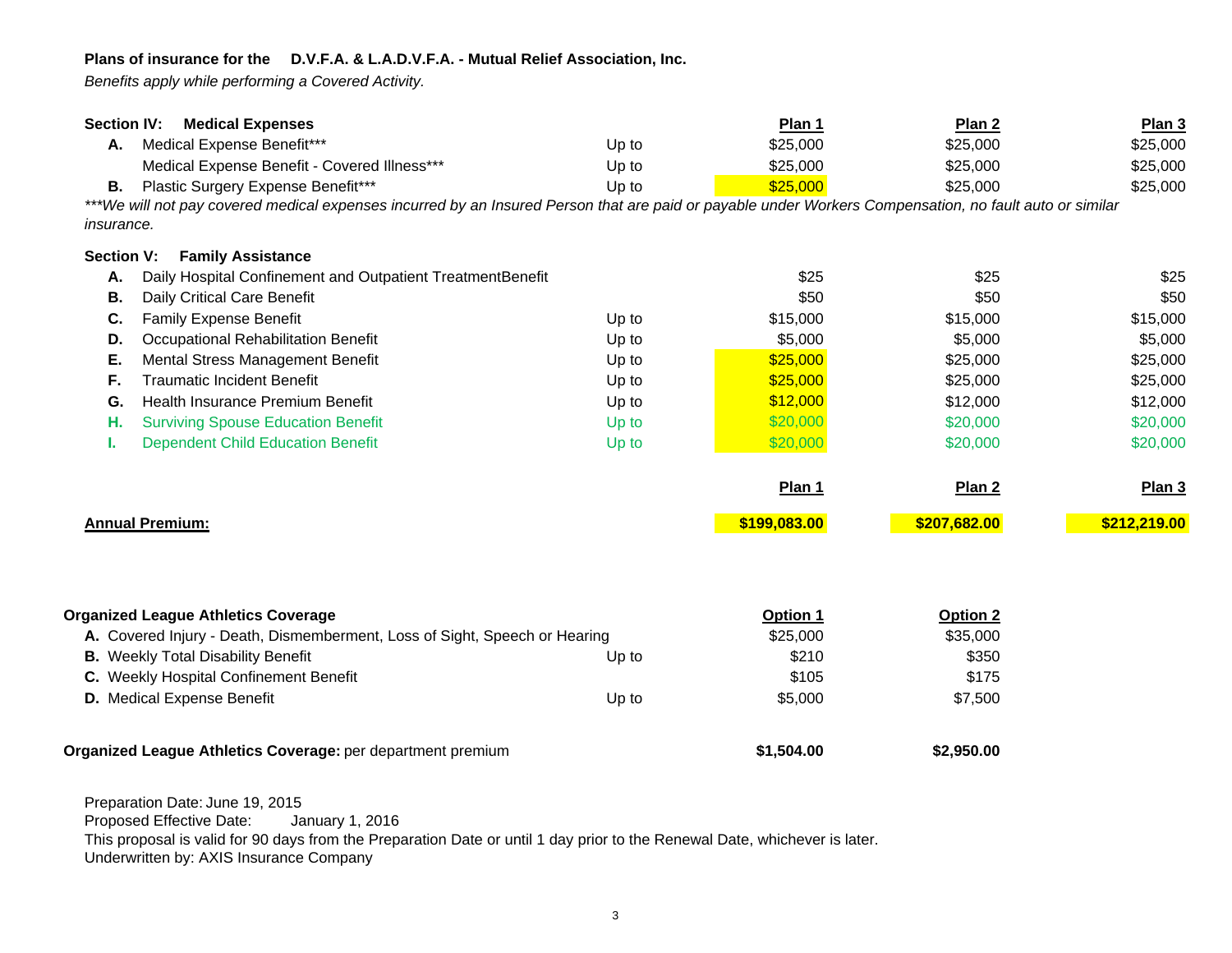*Benefits apply while performing a Covered Activity.*

## *DISCLOSURE STATEMENT*

All U.S. insurance coverage described in this proposal is provided by AXIS Accident & Health and underwritten by AXIS Insurance Company. Coverage may not be available in all U.S. states and jurisdictions. Product availablility and plan design features, including eligibility requirements, descriptions of benefits, exclusions or limitations may vary depending on state laws. This proposal outlines in general some of the important features of the proposed insurance program. The controlling provisions will be in the Policy, and this proposal is not intended in any way to modify the provisions or their meanings. The policy will be subject to the laws of the state in which it is issued.

This insurance coverage is administered by Provident Agency, Inc. of Pittsburgh, PA.

This insurance does not apply to the extent that trade or economic sanctions or regulations prohibit AXIS Accident & Health from providing insurance, including, but not limited to, the payment of claims. Payment of claims under any insurance policy issued shall only be made in full compliance with all United States economic or trade and sanction laws or regulations, including, but not limited to, sanctions, laws and regulations administred and enforced by the U.S. Treasury Department's Office of Foreign Assets Control ("OFAC").

Insurance policies providing certain health insurance coverage issued or renewed on or after September 23, 2010 are required to comply with all applicaable requirements of the Patient Protection and Affordable Care Act (PPACA). However, there are a number of types of insurance that are specifically exempt from the requirements of the PPACA.

Based on our understanding of the current law and regulations, it is our belief that the accident and health benefits provided under this program are exempt from the requirements of the PPACA. Similarly, we do not believe that this accident and health coverage qualifies as minimum essential benefits as set forth in the PPACA. AXIS Insurance Company continues to monitor PPACA laws and regulations to determine any impact on its products. Should there be any change that requires modification of this coverage, we reserve the right to change the policy and rates accordingly.

## *GENERAL EXCLUSIONS AND LIMITATIONS*

The benefits contained in this Policy are subject to the following limitations:

- 1.Person sustains a Covered Injury and a Covered Illness from the same Covered Activity and the amount payable or benefit period for a specific benefit is different for Covered Injuries and Covered Illnesses, the Company will pay the higher amount or adhere to the longer benefit period. All Covered Injuries and Covered Illnesses arising from the same Covered Activity shall be treated as a single Covered Injury or Covered Illness. If the Insured
- 2.If an Insured Person suffers a Covered Injury or Covered Illness that is payable under more than one of the following benefits, the most the Company will pay is the greater of the largest principal sum or the largest single benefit amount payable shown on the *Policy Schedule of Benefits* for any benefit for which the Insured Person qualifies: Covered Injury Death Benefit; Covered Illness Death Benefit; HIV Positive Diagnosis Lump Sum Benefit; Dismemberment, Loss of Speech or Hearing Benefit; Vision Impairment Benefit; Permanent Physical Impairment Benefit or Paralysis Benefit.
- 3.If an Insured Person is covered under more than one Policyholder Blanket Accident Policy issued by the Company, the total benefits payable will not exceed those payable under the policy that provides the greatest benefit.

In addition to any benefit or coverage specific exclusion, benefits will not be paid for any loss which directly or indirectly, in whole or in part, is caused by or results from any of the following unless coverage is specifically provided in the Policy: declared or undeclared war or act of war; suicide or any attempt at it, while sane or insane; or intentionally self-inflicted injuries while sane; mental or emotional disorders, except as specifically provided for by the Traumatic Incident Benefit or the Mental Stress Management Benefit; any Organized League Athletic Event, except as provided under the Policy; or commission of a felony. In addition, benefits will not be paid for services or treatment rendered by any person who is: employed or retained by Policyholder; living in the Insured Person's household; an Immediate Family Member of either the Insured Person or the Insured Person's Spouse; or the Insured Person.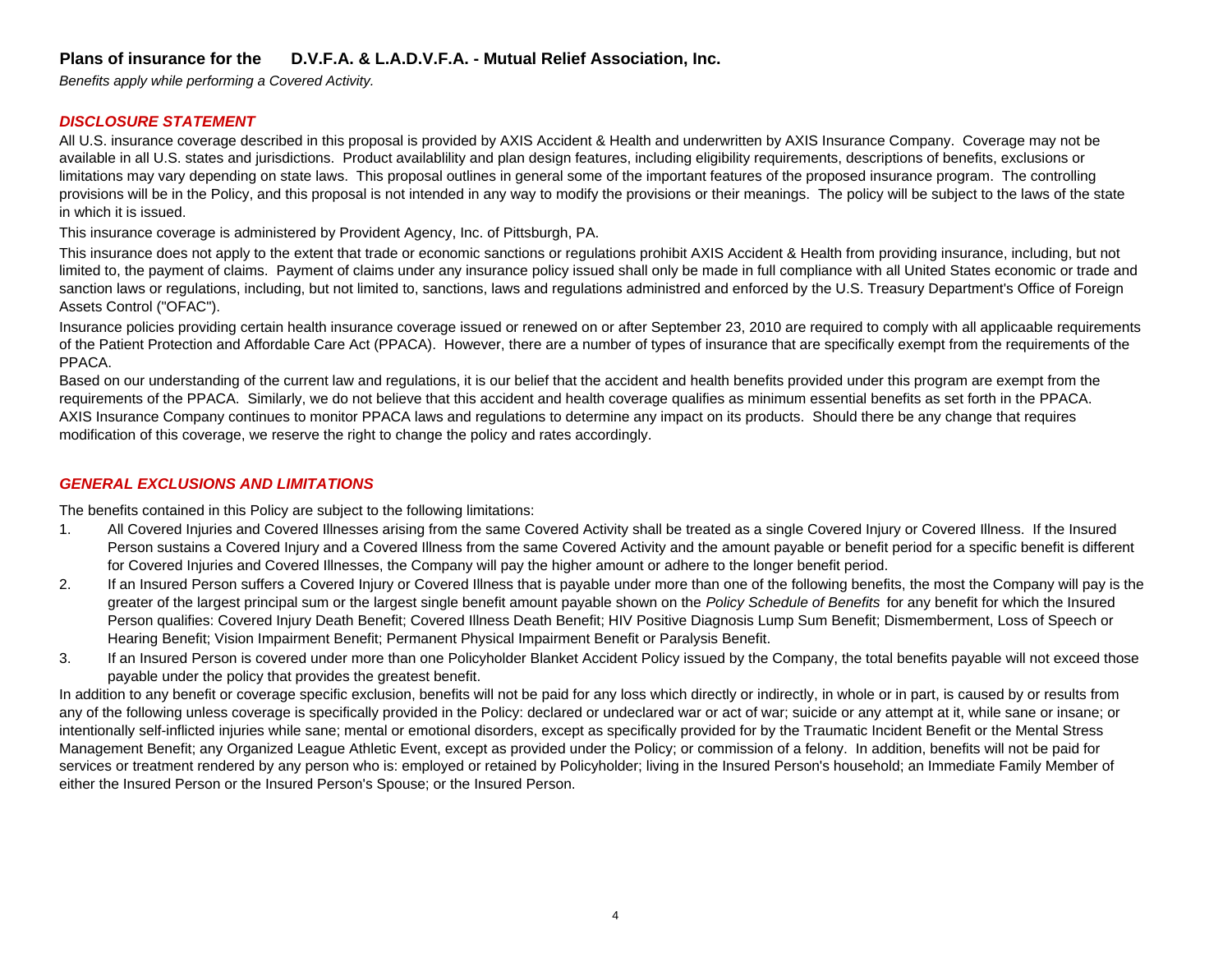*Benefits apply while performing a Covered Activity.*

#### *EXCLUSIONS THAT APPLY TO THE INCOME PROTECTION BENEFITS*

In addition to the Exclusions provided under the Policy, no Income Protection Benefits shall be payable in the following instances, unless coverage is specifically provided: (1) during the Insured Person's incarceration in a penal or corrections institution. Payments may resume after incarceration as long as the Insured Person remains Totally Disabled and remains covered under the Policy; or (2) the Insured Person is not receiving Appropriate Care.

#### *LIMITATIONS THAT APPLY TO THE INCOME PROTECTION BENEFITS*

- 1.156 weeks.Total Disability or Partial Disability claims resulting from athletic events that are not Organized League Athletic Events will be limited to a maximum period of up to
- 2.In no event will benefits be payable to an Insured Person for more than one disability at the same time.
- 3.Covered Illnesses for which payments were made under this Policy. An Insured Person may reopen his or her claim at any time up to 5 years following a period of Total Disability or Partial Disability for either Covered Injuries or
- 4.If an Insured Person is covered by multiple Accident Policy issued by the Company, the total amount of Income Protection Benefits payable under all policies will be a weekly benefit amount up to a maximum of \$1,000.
- 5If a Career Personnel Insured Person is approved for disability retirement or otherwise retires, all eligibility for Total Disability or Partial Disability terminates on the effective date of such retirement.

*EXCLUSIONS FOR MEDICAL EXPENSE BENEFIT AND THE PLASTIC SURGERY EXPENSE BENEFIT*- In addition to the Exclusions provided under the Policy, no Medical Expense Benefit or Plastic Surgery Expense Benefit shall be payable for the following treatments or services, unless coverage is specifically provided:

- 1.benefits paid or payable under any Workers' Compensation Act or similar law, or under any no fault automobile insurance plan or similar law. If an Insured Person settles a Workers' Compensation claim, including medical expenses under Workers' Compensation, medical expenses rising from the injury or occupational disease that led to the Workers' Compensation claim will be deemed to be payable under Workers' Compensation for purpose of determining Covered Medical Expenses; or
- 2.any elective or routine treatment, surgery, health treatment, or examination, including any service, treatment or supplies that: (a) are deemed by the Company to be experimental or investigational; and (b) are not recognized and generally accepted medical practice in the United States.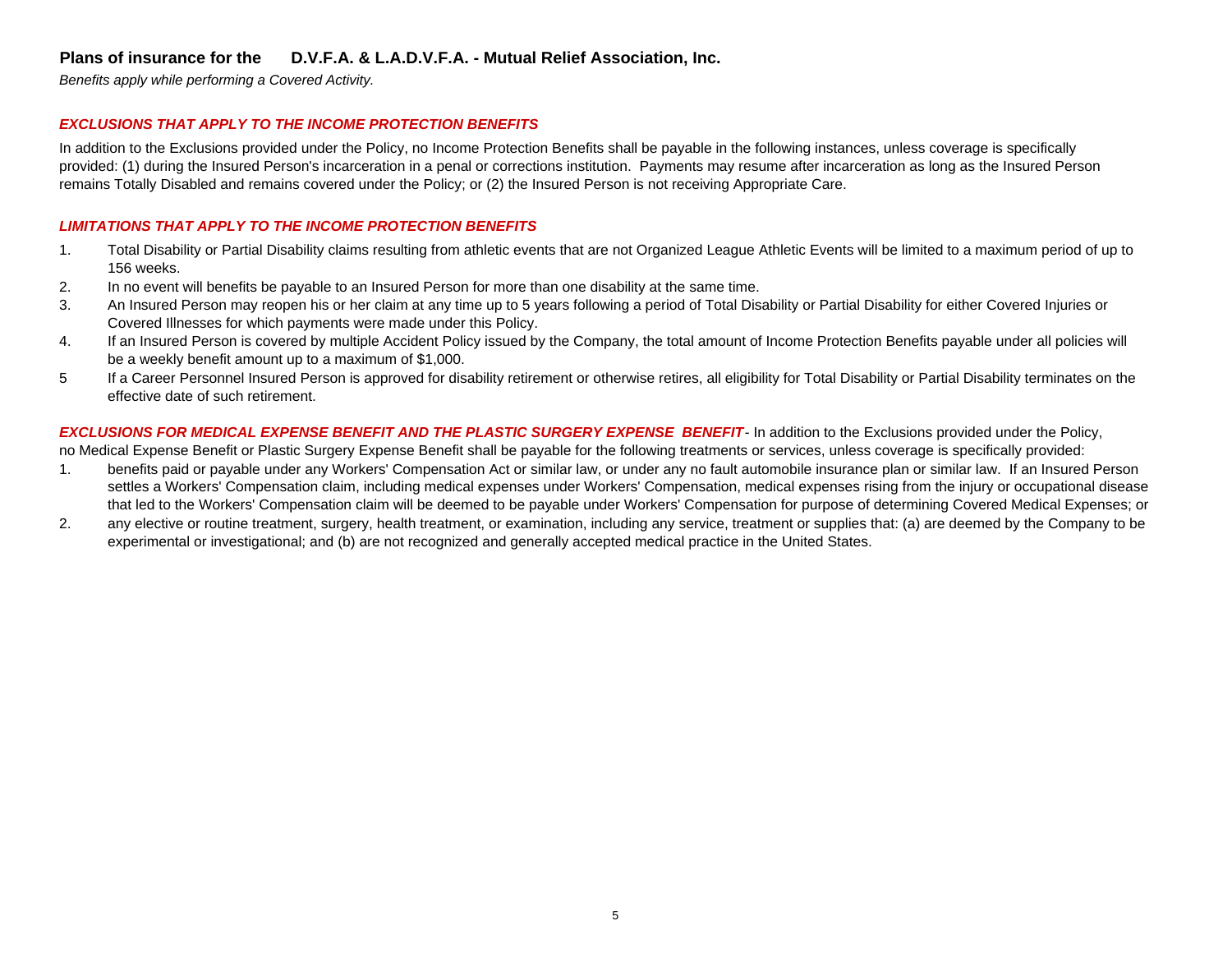*Benefits apply while performing a Covered Activity.*

#### **DESCRIPTION OF BENEFITS**

**Section I: Death Benefits**

- **A.Covered Injury Death Benefit** - This benefit is payable if an Insured Person sustains a Covered Injury that directly causes the loss of life.
- **B.Covered Illness Death Benefit -** This benefit is payable if an Insured Person suffers a Covered Illness that directly causes the loss of life.
- **C.HIV Positive Diagnosis Lump Sum Benefit** - If Insured Person tests HIV Positive as a result of participation in a Covered Activity, the Insured Person may choose to receive the HIV Positive Diagnosis Lump Sum Benefit in lieu of the Permanent Physical Impairment Benefit and/or Covered Illness Death Benefit or Covered Injury Death Benefit.
- **D.Bereavement Benefit -** If a Covered Injury Death Benefit or Covered Illness Death Benefit is payable under the Policy, an amount up to the Maximum Benefit Amount will be paid for ou-of-pocket expenses actually incurred by the Policyholder or Participating Organization for the following expenses that are directly associated with an Insured Person's loss of life: 1) reasonable cost of bereavment counseling and 2) the reasonable costs associated with the memorial service, wake, honor guard, or other tribute to the Insured Person. This benefit is payable to the Policyholder or Participating Organization.
- **E.Dependent Child Benefit -** If a Covered Injury or a Covered Illness Death Benefit is payable under the Policy, an additional benefit is payable for each Dependent Child.
- **F.Airbag Benefit -** If the Seatbelt Benefit is payable, the additional Airbag Benefit AMount will be paid if the Insured Person was also positioned in a seat protected by a properly functioning and properly deployed Supplemental Restraint System (Airbag) when the Accident occurred. Seatbelt Benefit - If a Covered Injury Death Benefit is payable under the Policy and the Insured Person's death occurred in an Accident while he or she was wearing a properly fastened automobile seatbelt, the Seatbelt Benefit is payable.
- **G.**Final Expenses Benefit - If a Covered Injury or a Covered Illness Death Benefit is payable under the Policy, an additional benefit will be paid for out-of-pocket expenses actually incurred by the beneficiary for expenses directly associated with an Insured Person's loss of life.
- **H.Spousal Benefit -** If a Covered Injury Death Benefit or Covered Illness Death Benefit is payable under the Policy, an additional benefit is payable to the Insured Person's Spouse.

#### **Section II: Impairment Benefits**

- **A.Dismemberment, Loss of Speech or Hearing Benefit -** If an Insured Person sustains a Covered Injury that directly causes a loss of speech, hearing or a dismemberment as defined in the Policy, an amount equal to 6.25% up to 100% of the Principal Sum is payable, based on the level of loss or dismemberment.
- **B.Vision Impairment Benefit** - If the Insured Person, as a result of a Covered Injury or Covered Illness, suffers a vision impairment as defined in the Policy, an amount equal to 2.75% up to 100% of the Principal Sum is payable. Benefits are payable for partial loss of sight as well as total loss of sight.
- **C.Cosmetic Disfigurement from Burns Benefit -** If an Insured Person, as a result of a Covered Injury, suffers a Cosmetic Disfigurement from Burns due to a burn that is classified as third degree or a full thickness burn, a benefit is payable. The amount of the benefit will be based on a formula, which will be multiplied by the Principal Sum. The formula will take into account the area of the body which was burned. This benefit willl be paid in addition to any other benefit payable under the Policy, with the exception of a benefit paid under the Dismemberment, Loss of Speech or Hearing Benefit for the same burned area.
- **D.**Permanent Physical Impairment Benefit - If an Insured Person suffers a Covered Injury or Covered Illness which results in a Permanent Physical Impairment of a body part, we will pay a PPI Benefit. The impairment percentage assigned by the Physician is multiplied by the Principal Sum to determine the benefit payable.
- **E. Felonious Assault Benefit** - If an Insured Person is participating in a Covered Activity and sustains a Covered Injury caused by a Felonious Assault directed at the Insured Person, an additional benefit is payable.
- **F.Impairment Modification Benefit** - This benefit may be payable if, due to Total or Partial Disability, an Insured Person's physical limitation or impairment poses a safety risk or inhibits the Insured Person's ability to maintain independence in their current transportation or living situation. This benefit is may pay for alterations to make the Insured Person's residence wheelchair accessible and/or habitable, and modifications to his or her motor vehicle. Impairment modifications are subject to written agreement and other requirements outlined in the Policy.
- **G.Paralysis Benefit** - If an Insured Person suffers Paralysis resulting from a Covered Injury or Covered Illness, the Company will pay a percentage of the Principal Sum based on the type of Paralysis, provided that the Paralysis occurs within 365 days.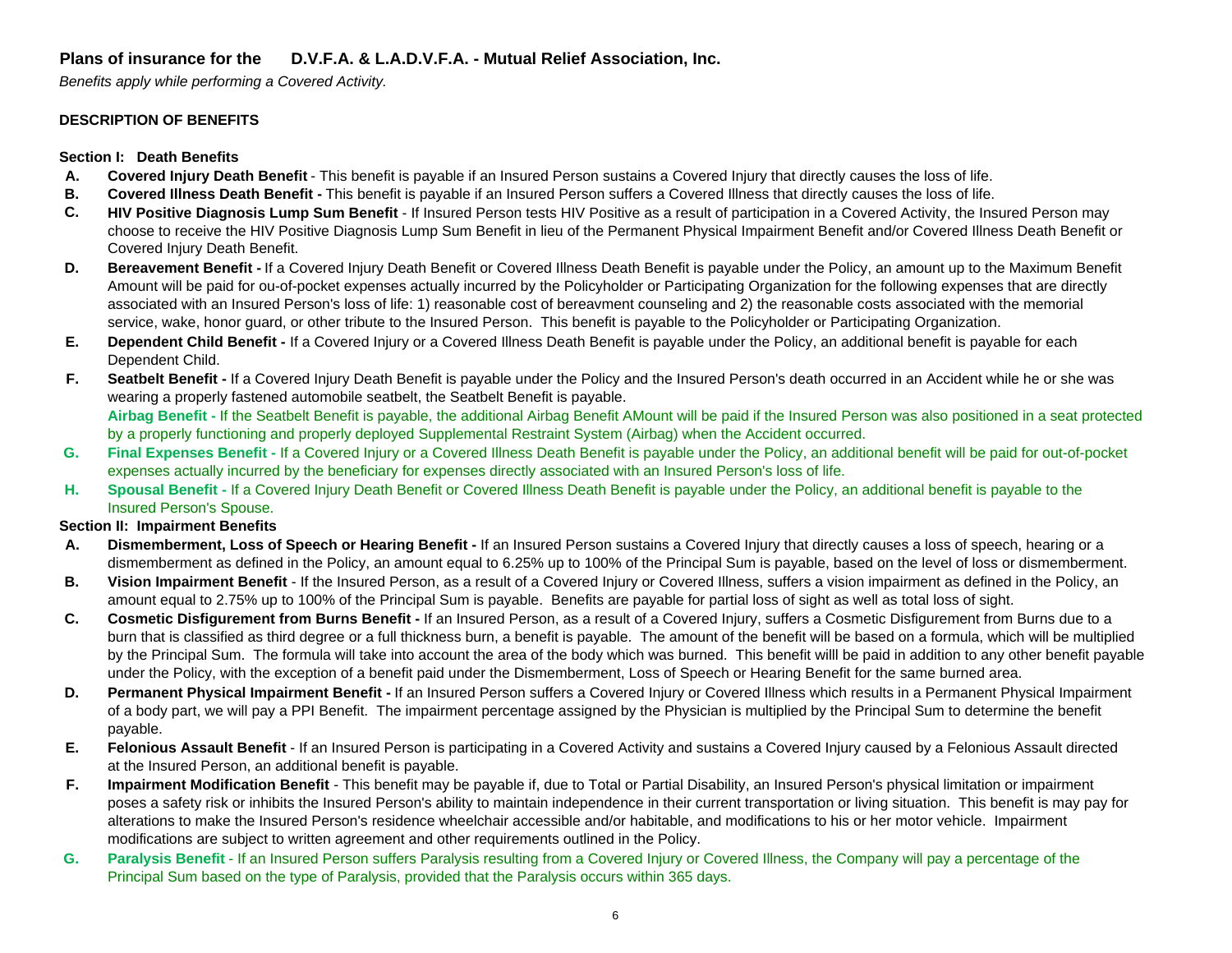*Benefits apply while performing a Covered Activity.*

#### **Section III: Income Protection**

#### **A. Weekly Total Disability Benefits**

- **A.i.Covered Injury Minimum Weekly Total Disability Benefit -** For Volunteers, payable up to 5 years while the Insured Person is Totally Disabled. For Career Personnel, payable for up to 5 years while the Insured Person is Totally Disabled. Paid in addition to any benefit from any source.
- **A.ii.Covered Illness Minimum Weekly Total Disability Benefit -** For Volunteers, payable up to 5 years while the Insured Person is Totally Disabled. For Career Personnel, payable for up to 5 years while the Insured Person is Totally Disabled. Paid in addition to any benefit from any source.
- **Covered Injury Weekly Earned Income Replacement Benefit** For Volunteers, payable up to 5 years and up to the amount listed in the Policy while the **A.iii.** Insured Peson is Totally Disabled and the Minimum Weekly Total Disability Benefit is payable. For Career Personnel, payable up to 5 years and up to the amount listed in the Policy while the Insured Peson is Totally Disabled and the Minimum Weekly Total Disability Benefit is payable The amount payable shall be computed by determining the Insured Person's Weekly Earned Income then subtracting the Minimum Weekly Total Disability Benefit and the Loss of Earnings Coverage as defined in the Policy.
- **Covered Illness Weekly Earned Income Replacement Benefit** For Volunteers, payable up to 5 years and up to the amount listed in the Policy while the **A.iv.** Insured Peson is Totally Disabled and the Minimum Weekly Total Disability Benefit is payable. For Career Personnel, payable up to 5 years and up to the amount listed in the Policy while the Insured Peson is Totally Disabled and the Minimum Weekly Total Disability Benefit is payable The amount payable shall be computed by determining the Insured Person's Weekly Earned Income then subtracting the Minimum Weekly Total Disability Benefit and the Loss of Earnings Coverage as defined in the Policy.
- **B.** Partial Disability Benefit If a Covered Injury or Covered Illness results in a Partial Disability and permits the Insured Person to return to any Reasonable Occupation but at a lower rate of Weekly Earned Income, a benefit is payable of up to the Maximum Weekly Total Disability Benefit which would have been paid had the Insured Person been Totally Disabled. For Volunteers, benefits are payable up to 5 years. For Career Personnel, benefits are payable up to 5 years.
- **C. Cost Of Living Adjustments** - Adjustments are made at the greater of 5% or the CPI-U (up to 8%) on the Review Date of the Covered Injury or Covered Illness continuous disability. COLA adjustments are compounded after each Review Date not to exceed three times the Maximum Weekly Total Disability Benefit amount.
- **D.First Week Total Disability Benefit** - For the first week of Total Disability, a benefit of up to \$1,000 is payable. The amount payable shall be computed by determining the Insured Person's Weekly Earned Income then subtracting the Minimum Weekly Total Disability Benefit, the Weekly Earned Income Replacement Benefit and the Loss of Earnings Coverage.
- **E.Transition Benefit -** If an Insured Member is released to return to his or her primary employment after having received disability benefits under this Policy due to Covered Injury or Covered Illness, and their position at their primary employer has been terminated due to said Covered Injury or Covered Illness, disability benefits previously payable will continue to be paid for a period of up to 26 weeks while the Insured Person actively seeks employment.
- **F.Retraining Benefit** - If as a result of a Covered Injury or Covered Illness an INsured Person cannot find and maintain a Regular Occupation, the Company will pay the Insured Person to enroll in an institution of higher learning, professional or trade training program as set forth in a written agreement between the Insured Person and us which can be periodically reviewed. The Company shall pay the actual costs incurred by the Insured Person for tuition, books and supplies charged by the institution up to the Maximum Benefit Amount provided in the Policy. Benefits for disability will continue as provided by the Policy while the Insured Person is actively participating in the program.

#### **Section IV: Medical Expenses**

- **A.Medical Expense Benefit -** If, as a result of a Covered Injury or Covered Illness, an Insured Person incurs charges for Covered Medical Expenses as defined in the Policy, we will pay 100% of the Reasonable and Customary Charges up to the Maximum Medical Expense Benefit Amount provided. This Maximum is payable for all Covered Medical Expenses resulting from the same Covered Injury or Covered Illness.
- **B.Plastic Surgical Expense Benefit** - If an Insured Person incurs expenses that exceed the Maximum Medical Expense Benefit Amount provided under the Medical Expense Benefit, an additional amount from Covered Medical Expenses incurred for Medically Neccassry plastic surgery due to a Covered Injury will be paid. The additional amount is 25% of the Medical Expense Benefit Amount, but not less than \$25,000.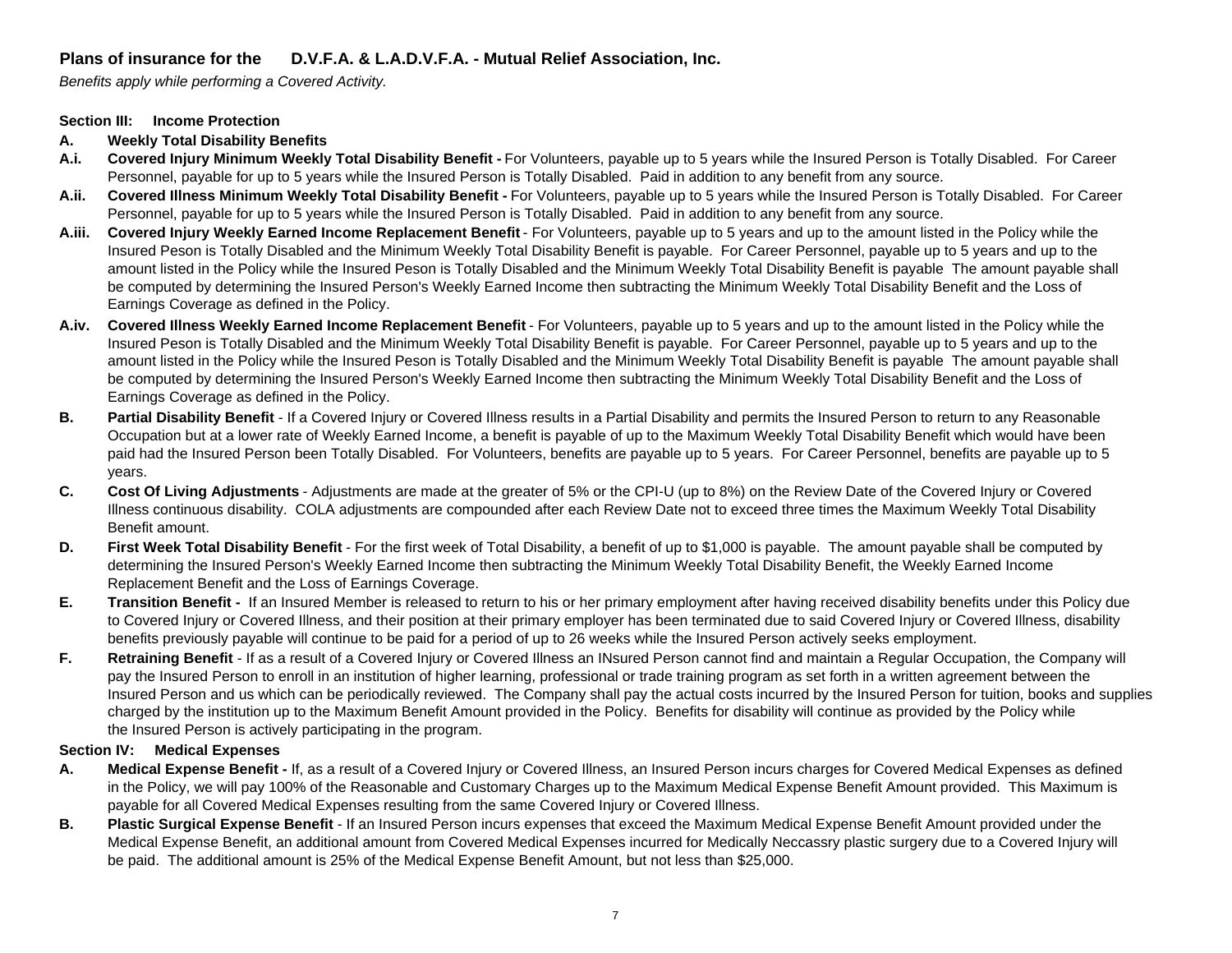*Benefits apply while performing a Covered Activity.*

#### **Section V: Additional Benefits**

- **A.Daily Hospital Confinement and Outpatient Treatment Benefit** - If, due to a Covered Injury or Covered Illness, an Insured Person:
	- is admitted to a Hospital on an Inpatient basis, a Daily Benefit Amount is payable for each full day of Inpatient Hospital confinement, not to exceed 730 days;
	- If after a period of being confined as an Inpatient in a Hospital, an Insured Person requires Outpatient physical therapy, rehabilitation and/or follow-up Physician visits, we will pay the Daily Benefit Amount for each day of such Outpatiient treatment, not exceed 730 days.
	- If an Insured Person does not require confinement as an Inpatient in a Hospital, but does require Outpatient physical therapy, rehabilitation and/or follow-up Physician visits, we will pay the Daily Benefit Amount for each day of such Outpataient treatment, not to exceed 365 days.

For Outpatient treatment, only one payment per dayday will be made, regardless of the number of appointments the Insured Person attends.

- **B.Daily Critical Care Benefit** - If, due to a Covered Injury or Covered Illness, an Insured Person is Hospital confined to an intensive care, trauma, critical care, burn or similar specialty unit, a Daily Benefit Amount is payable for each full day of such confinement, but not to exceed 730 days. This payment is in lieu of the Daily Hospital Confinement Benefit.
- **C.Family Expense Benefit -** If, as a result of a Covered Injury or Covered Illness, an Insured Person requires medical treatment that causes an Immediate Family Member or a significant other to accompany the Insured Person for treatment or to help treat the Insured Person, a benefit is payable for reasonable expenses actually incurred and not reimbursed by another source up to the Family Expense Benefit limit. Expenses may include, but are not limited to; loss of wages, out of pocket expenses, hotel accommodations, parking, and childcare.
- **D.Occupational Rehabilitation Benefit** - If an Insured Person is receiving Weekly Total Disability Benefits or Partial Disbility Benefits, he or she may be eligible for a rehabilitation program. The Company will pay up to the Maximum Benefit Amount for the program as set forth in a written agreement. The goal of the rehabilitation program will be to return an Insured Person to the workforce in a Reasonable Occupation for which he or she is reasonably suited considering the Covered Injury or Covered Illness sustained.
- **E.Mental Stress Management Benefit -** If, as a direct result of being actively engaged in a single emergency incident or repeated active engagement in emergency incidents involving the organization, an Insured Person suffers a psychiatric or mental stress, a Mental Stress Management Benefit is payable. The Insured Person must be receiving care by a Physician properly licensed to provide care appropriate for the condition causing the psychiatric or mental stress.
- **F. Traumatic Incident Benefit** - A benefit is payable for reasonable expenses for the services provided by a Traumatic Incident Stress Management Team, if such services are requested and authorized by the organization as a result of a Traumatic Incident. Expenses must be incurred within one year of the Traumatic Incident and are subject to the Traumatic Incident Benefit limit in the policy. The Traumatic Incident Aggregate Maximum Benefit Amount is the maximum that will be paid per Traumatic Incident regardless of the number of persons treated.
- **G.Health Insurance Premium Benefit** - If disability benefits are paid under the Policy, and as a result of a Covered Injury or Covered Illness, the medical or health insurance premiums previously paid by the Insured Person's employer have been discontinued, and Company shall pay the amount the employer previously paid for those premiums. The benefit is payable if the Insured Person incurs out-of-pocket costs for said premiums.
- **H.Surviving Spouse Education Benefit** - If an Insured Person suffers a Covered Injury or Covered Illness Death, a benefit is payable for the surviving Spouse to enroll in an institution of higher learning, professional or trade training program as set forth in a written agreement between the Spouse and the Company which can be periodically reviewed. The Company shall pay the actual costs incurred by the Insured Person's Spouse for tuition, books and supplies charged by the institution up to the Maximum Benefit Amount provided in the Policy.
- **I. Dependent Child Education Benefit** - If an Insured Person suffers a Covered Injury or Covered Illness Death and a death benefit is payable under this Policy, a benefit is payable for expenses incurred for each Dependent Child for tuition, books, room and board, transportation and any other costs payable directly to a school, or approved and certified by the school, up to the Maximum Benefit Amount provided in the Policy.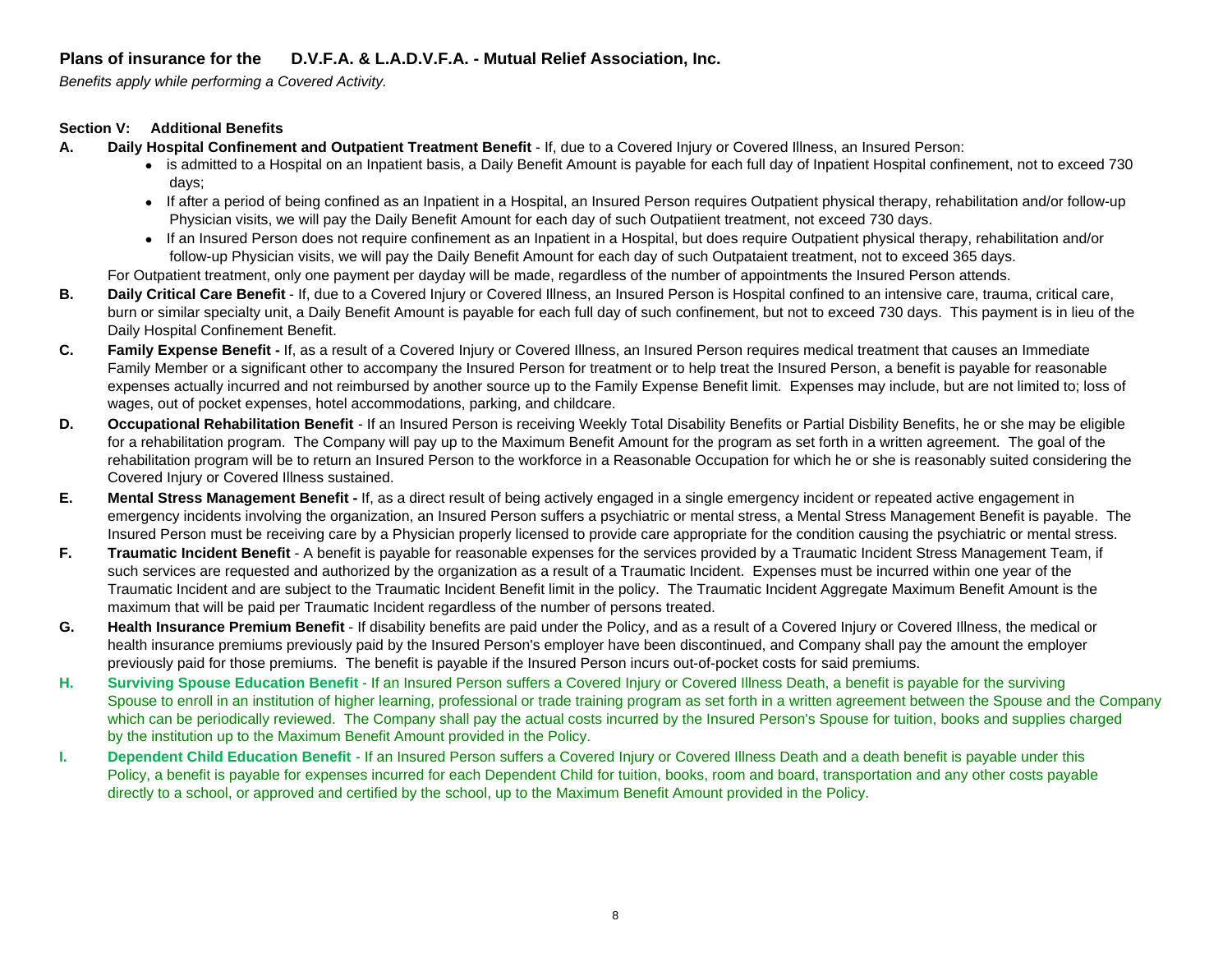*Benefits apply while performing a Covered Activity.*

#### **DEFINITIONS**

**Accident or Accidental** means a sudden, uexpected, specific and abrupt event that occurs by chance at an identifiable time and place while the Insured Person is covered under the Policy

**Appropriate Care** means the determination of an accurate and medically supported diagnosis of the Insured Person's Total or Partial Disability by a Physician, or a plan established by a Physician of ongoing medical treatment and care of the Total or Partial Disability that conforms to generally accepted medical standards, including grequency of treatment and care.

**Auxiliary Member** means any person who is a member of the auxiliary to the Policyholder at the time of Covered Injury or Covered illness.

**Benefit Period** means the period, shown in the *Policy Schedule of Benefits* , commencing with the date of the onset of the Total Disability or Partial Disability during which benefits are payable.

**Career Personnel** means employees or members of the organization that receive Weekly Earned Income for regularly working at least 30 cumulative hours per week as an emergency service provider for the Policyholder.

**Community Volunteer** means a non-member who helps the Policyholder and/or the auxiliary of the organization, in a non-emergency capacity such as fund raisers, banquets, etc.

**Cosmetic Disfigurement from Burns** means a cosmetic disfigurement that is due to a burn that is classified as a third degree or full-thickness burn caused by a source that is thermal, chemical, electrical, or nuclear. The surface area must be documented by a Physician according to the Rule of Nines or the Lund-Browder chart.

**Covered Activity** means any activity which is normal for an Insured Person while acting on behalf of the Policyholder and includes travel directly to and from such activity, as well as impromptu action (Good Samaritan) at the scene of an emergency regardless of the Policyholder's involvement. Covered Activity includes all athletic events sponsored by the Policyholder with the exception of Organized League Athletics Events, unless such coverage is purchased. The Covered Activity must be performed at the direction, or with knowledge, of an officer of the Policyholder, unless immediate action is required of the Insured Person at the scene of an emergency not on behalf of the Policyholder or any other organization.

**Covered Illness** means any disease, sickness or infection, other than those related to psychiatric illness or mental stress, contracted or suffered by an Insured Person during or resulting from a Covered Activity while this Policy is in force.

**Covered Illness Death** means any Covered Illness, other than those related to psychiatric illness or mental stress, contracted or suffered by an Insured Person during or resulting from a Covered Activity while this Policy is in force and results in the death of an Insred Person.

**Covered Injury** means an Accidental bodily injury sustained by the Insured Person during and/or resulting directly from an Insured Person's participation in a Covered Activity while coverage under this policy is in force (independent of sickness, disease, mental incapacity or any other cause) and which is not otherwise defined as a Covered Illness.

**Covered Injury Death** means a Covered Injury sustained by an Insured Person during and/or resulting directly from a Covered Activity while this policy is in force, and which results in the death of an Insured Person.

**Covered Medical Expense** means the Reasonable and Customary Charges for the following services: medical or surgical treatment, preventative inoculation, Hospital confinement, Home Heathcare, nursing services prescribed and monitored by a Physician, Post Exposure Prophylaxis protocol (PEP) treatment, when such treatment is advised by the attending Physician, Infectious Disease screening test (s), or Post exposure preventive inoculations as a result of participation in a Covered Activity.

**CPI-U** means the Consumer Price Index for all Urban Consumers published by the United States Department of Labor. The Company reserves the right to use some other similar measurement if the Department of Labor changes or stops publishing the CPI-U.

**Dependent Child** means any unmarried child of an Insured Person who was dependent and under the age of 26 upon the Insured Person and claimed on an Insured Person's most current federal tax return or qualified court document showing at least 50% financial responsibility.

**Emergency Volunteer** means a person physically present at the time of the emergency, and who is not responding/acting as a member of any emergency service organization, who has been specifically requested to assist by the Chief, Line Officer or other officer in charge of the emergency.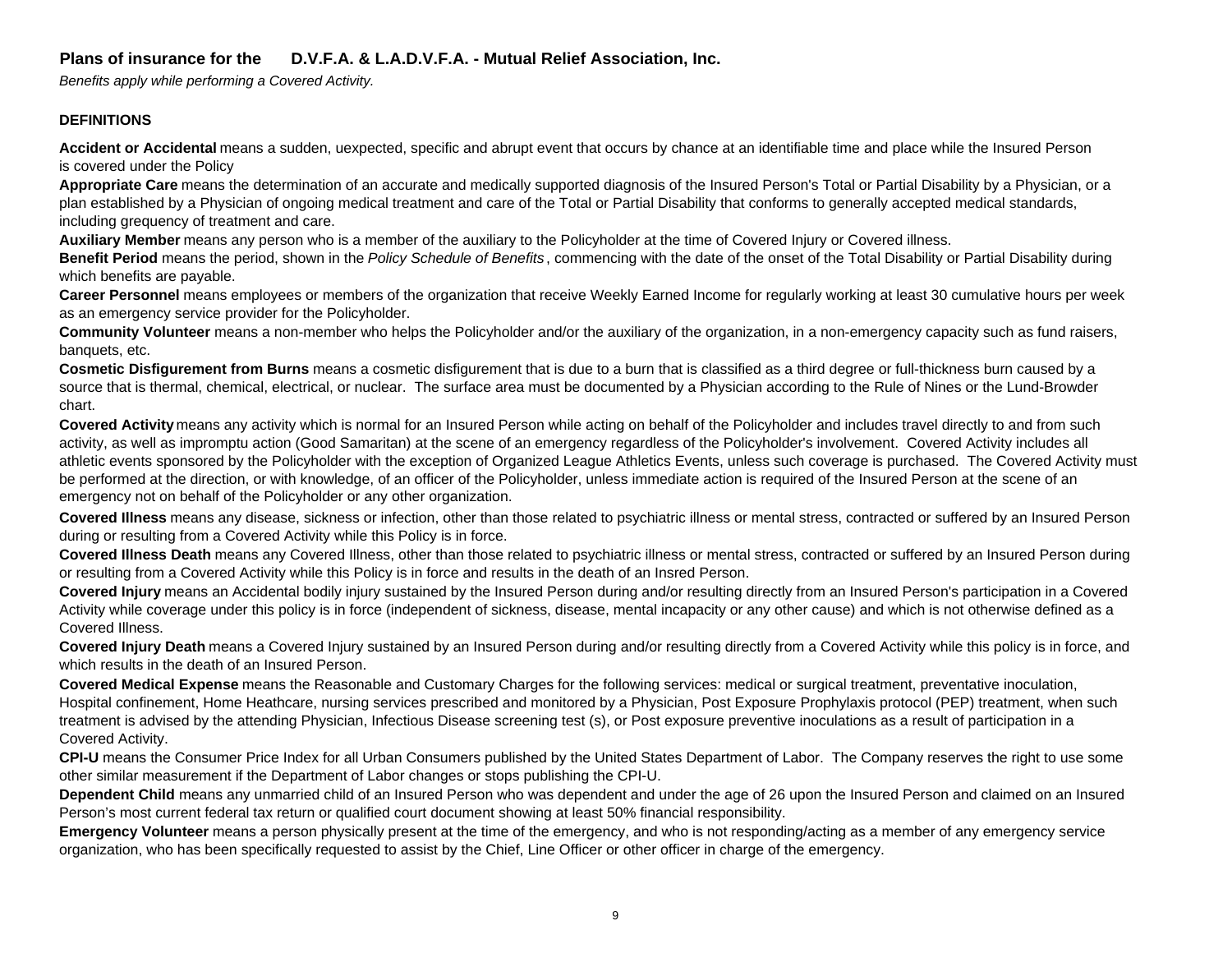*Benefits apply while performing a Covered Activity.*

**Felonious Assault** means any willful or unlawful use of force upon an Insured Person.

- 1. with the intent to cause bodily injury to an Insured Person;
- 2. that results in bodily harm to an Insured Person; and
- 3. that is a felony or misdemeanor in the juristiction in which it occurs.

Felonious Assault does not include any willful or unlawful use of force upon an Insured Person by another Insured Person.

**HIV** means Human Immunodeficiency Virus, a virus that infects lymphocytes and other cells bearing the CD4 marker, the initial infection of which is known as acute retro viral syndrome.

**Home Healthcare** means Medically Necessary services provided and billed by the Home Health Agency. Such services must be prescribed and supervised by a Physician in accordance with a medical treatment.

**Home Health Agency** means an entity engaged in arranging and providin nursing services, home health services or other therapeutic and related services. The entity must be certified by a competent governmental authority in the jurisdiction where the services are rendered, as meeting requirements of Title XVIII of the Social Security Act, as amended, for home health services.

**Hospital** means an institution that meets all of the following:

- 1. it is licensed as a Hospital pursuant to applicable law;
- 2. it is primarily and continuously engaged in providing medical care and treatment to sick and injured persons;
- 3. it is managed under the supervision of a staff of medical doctors;
- 4. it provides 24-hour nursing services by or under the supervision of a graduate registered nurse (R.N.);
- 5. it has medical, diagnostic and treatment facilities, with major surgical facilities on its premises, or available on a prearranged basis; and
- 6. it charges for its services.

The term Hospital does not include a clinic, facility, or unit of a Hospital for:

- 1. rehabilitation, convalescent, custodial, educational or nursing care;
- 2. the aged, drug addicts or alcoholics; or
- 3. a Veteran's Administration Hospital or Federal Government Hospital unless the Insured Person incurs an expense.

**Immediate Family Member** means a person who is related to the Insured Person in any of the following ways: Spouse, parent (includes stepparent), brother or sister (includes stepbrother or stepsister), child (includes legally adopted or stepchild), grandparent, grandchild, brother-in law, sister-in law, daughter-in-law, son in law, mother-in-law, or father-in law.

**Infectious Disease** means a disease included within the list of potentially life-threatening infectious diseases, developed by the Secretary of Health and Human Services, pursuant to Title XXVI of the Public Health Service Act.

**Inpatient** means confined overnight as a registered bed-patient in a Hospital or other medical facility where at least one day's room and board is charged. The confinement must be on the advice of a Physician.

**Insured Person** means any person who is listed as an Eligible Person on the *Policy Schedule of Benefits* .

**Loss of Earnings Coverage** means any disability benefits or salary continuance received from:

- 1. the benefits payable in accordance with any Workers' Compensation Act or Occupational Disease Act or Law, or any other law which provides compensation for an occupational injury;
- 2. the income benefit provided by or through any automobile insurance plan or any governmental plan of automobile insurance or similar insurance regulation or law;
- 3. the salary continuance or severance allowance provided by or through the employer;
- 4. the disability, retirement or other income benefits provided by or through the employer, the Policyholder, or the Insured Person; and
- 5. the amounts paid or payable under any group plan or insurance policy.

Loss of Earnings Coverage does not include disability benefits received from individual disability insurance paid by the Insured Person, or any disability benefits payable under the United States Federal Social Security Act. If an Insured Person settles a Workers' Compensation claim including Loss of Earnings or similar provisions of Workers' Compensation, the presumed amount of those Workers' Compensation benefits shall be considered Loss Earnings Coverage for the entire duration of the Insured Person's Total Disability or Partial Disability.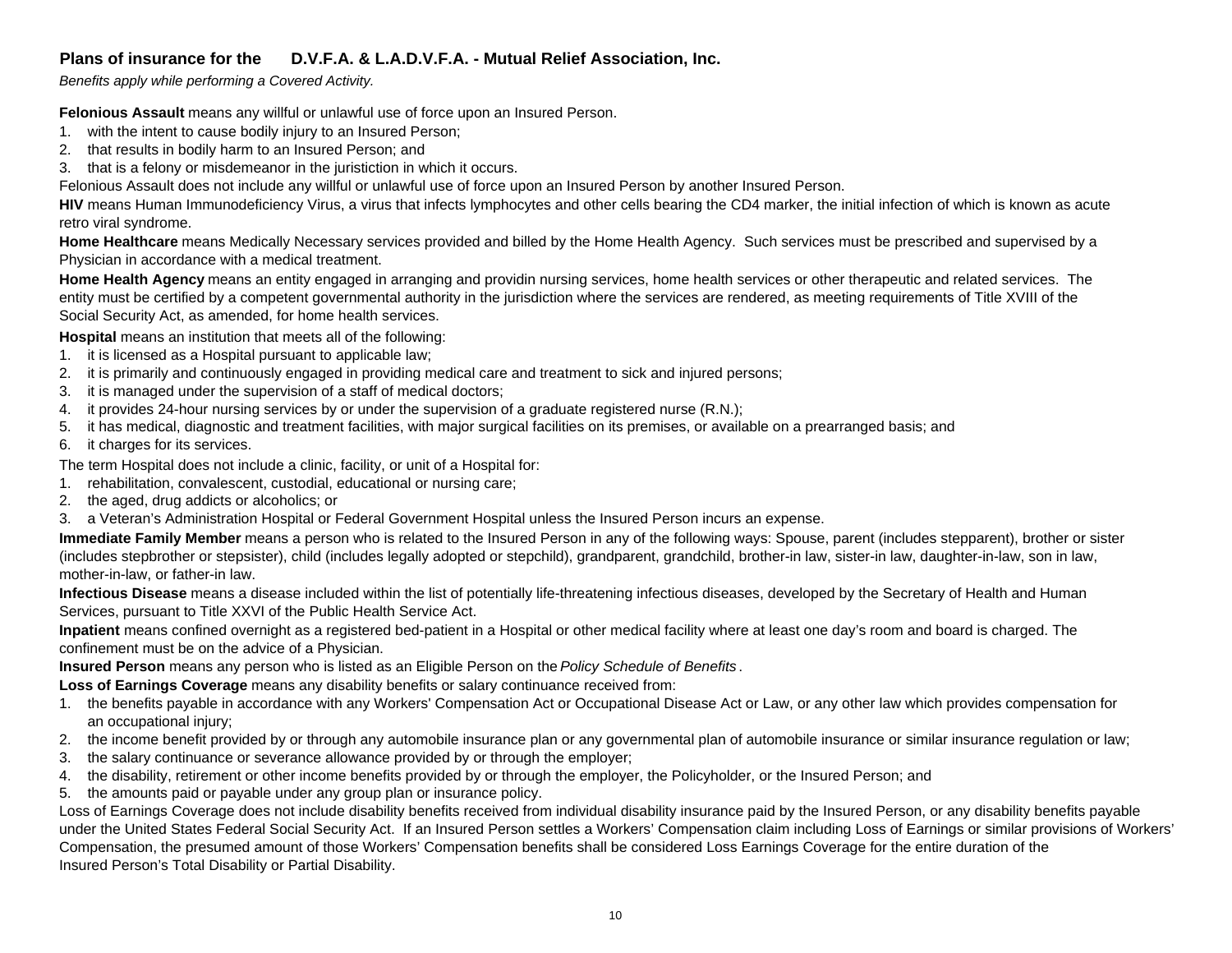*Benefits apply while performing a Covered Activity.*

**Medically Necessary** means medical services that: (1) are essential for diagnosis, treatment or care of the Covered Injury or Covered Illness for which it is prescribed or performed; (2) meet generally accepted standards of medical practice; and (3) are ordered by a Physician and performed under his or her care, supervision or order.

**Nurse** means a licensed graduate registered Nurse (R.N.) or a licensed practical Nurse (L.P.N.) who is not:

- 1. the Insured Person;
- 2. an Immediate Family Member of either the Insured Person or the Insured Person's Spouse;
- 3. a person living in the Insured Person's household; or
- 4. a person employed or retained by the Policyholder.

**Named Insured** means any organization listed as a Participating Organization on the *Policy Schedule of Benefits.*

**Organized League Athletic Event** means any type of sporting event or activity that occurs during a pre-planned schedule of practices, games, matches and/or tournaments over a specific season and may include the usage of a team roster, designated uniforms, umpires/referees, or fees paid to participate.

**Organized League Athletic Covered Activity** means preparation for, participation in, and travel to and from, an Organized League Athletic Event sponsored or approved by the Policyholder.

**Other Valid and Collectible Insurance** means: (1) any group plan, program or insurance policy; (2) any other group hospital, surgical or medical benefit plan; (3) any union welfare plan or group employer or employee benefit program. Other valid and collectible insurance will not include benefits provided by the United States Social Security Act or any individual disability insurance plan.

**Outpatient** means an Insured Person who is a patient and is not hospitalized overnight but who visits a Hospital, clinic, or associated facility for diagnosis or treatment.

**Partial Disability or Partially Disabled** means, for an Insured Person with an occupation producing wages as described in the definition of Weekly Earned Income, the inability to perform one or more, but not all, of the material and substantial duties of his or her own occupation as a result of a Covered Injury or Covered Illness. If an Insured Person does not have an occupation producing wages as described in the definition of Weekly Earned Income, Partial Disability or Partially Disabled means:

- 1. the inability to perform one or more, but not all of the material and substantial duties of an occupation for which an Insured Person is qualified by reason of education, training or experience; or
- 2. the inability to perform one or more, but not all of the regular activities of an Insured Person.

An Insured Person must be under the regular care of a Physician during Partial Disability.

**Permanent Physical Impairment** means a physical impairment or functional abnormality of a body part or parts or loss of at least 10% whole person which remains after maximum medical rehabilitation has been achieved and which is considered stable or non-progressive by the examining Physician at the time of evaluation. **Physician** means a licensed health care provider practicing within the scope of his or her license and rendering care and treatment to the Insured Person that is appropriate for the condition and locality, and who is not:

- 1. the Insured Person;
- 2. an Immediate Family Member of either the Insured Person or the Insured Person's spouse;
- 3. a person living in the Insured Person's household;
- 4. a person employed or retained by the Policyholder; or
- 5. a person providing homeopathic, aroma-therapeutic, or herbal therapeutic services.

**Policy Term** means the time period defined for the Policyholder shown on the *Policy Schedule of Benefits* .